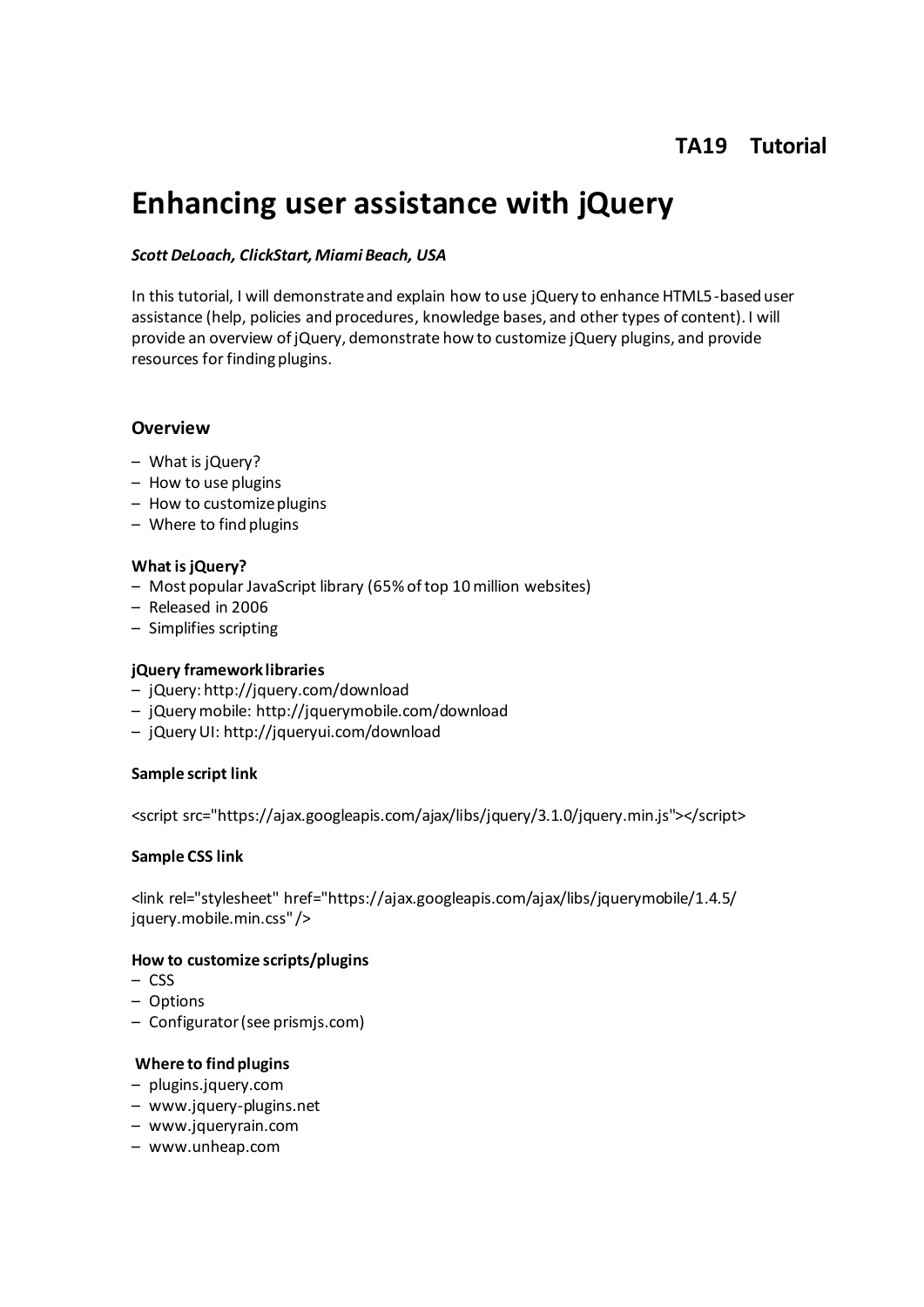# **Examples**

I will describe and demonstrate the following plugins during the presentation.

#### **UI plugins**

- Aware: https://github.com/xoxco/awarejs
- Chardin: https://github.com/heelhook/chardin.js
- Equalize: http://tsvensen.github.io/equalize.js
- StickUp: https://lirancohen.github.io/stickUp

#### **Image plugins**

- DropCaptions: http://www.catchmyfame.com/2009/10/23/jquery-drop-captions-plugin-released
- Magnify: http://thdoan.github.io/magnify
- Twenty Twenty: http://zurb.com/playground/twentytwenty

#### **Table plugins**

- HeatColor: http://www.jnathanson.com/blog/client/jquery/heatcolor
- TableExport: https://github.com/clarketm/TableExport
- RWD changing horizontal to vertical columns: codepen.io/JasonAGross/full/rjmyx
- RWD converting table to paragraphs: codepen.io/aarongustafson/full/ucJGv
- RWD filtering rows: codepen.io/pixelchar/full/rfuqK
- RWD non-scrolling columns: zurb.com/playground/projects/responsive-tables/index.html
- RWD separating tables: css-tricks.com/examples/ResponsiveTables/responsive.php
- RWD showing/hiding content: jsbin.com/apane6/14

#### **Link plugins**

- jsTOC: http://projects.jga.me/toc
- qTip2: http://qtip2.com

#### **PDF plugin**

– jsPDF: https://parall.ax/products/jspdf

#### **Formatting plugins**

– Prism: http://prismjs.com

#### **Usability plugins**

- DynamicMaxHeight: http://joanclaret.github.io/jquery-dynamic-max-height
- ReadingTime: https://github.com/michael-lynch/reading-time
- Wordsmith: http://getwordsmith.co

#### **Review plugins**

– Annotator: http://annotatorjs.org

#### **Cookie plugin**

– Cookiefy: https://kmarryo.github.io/jquery.cookiefy

### **Sample files**

See www.clickstart.net for sample files.